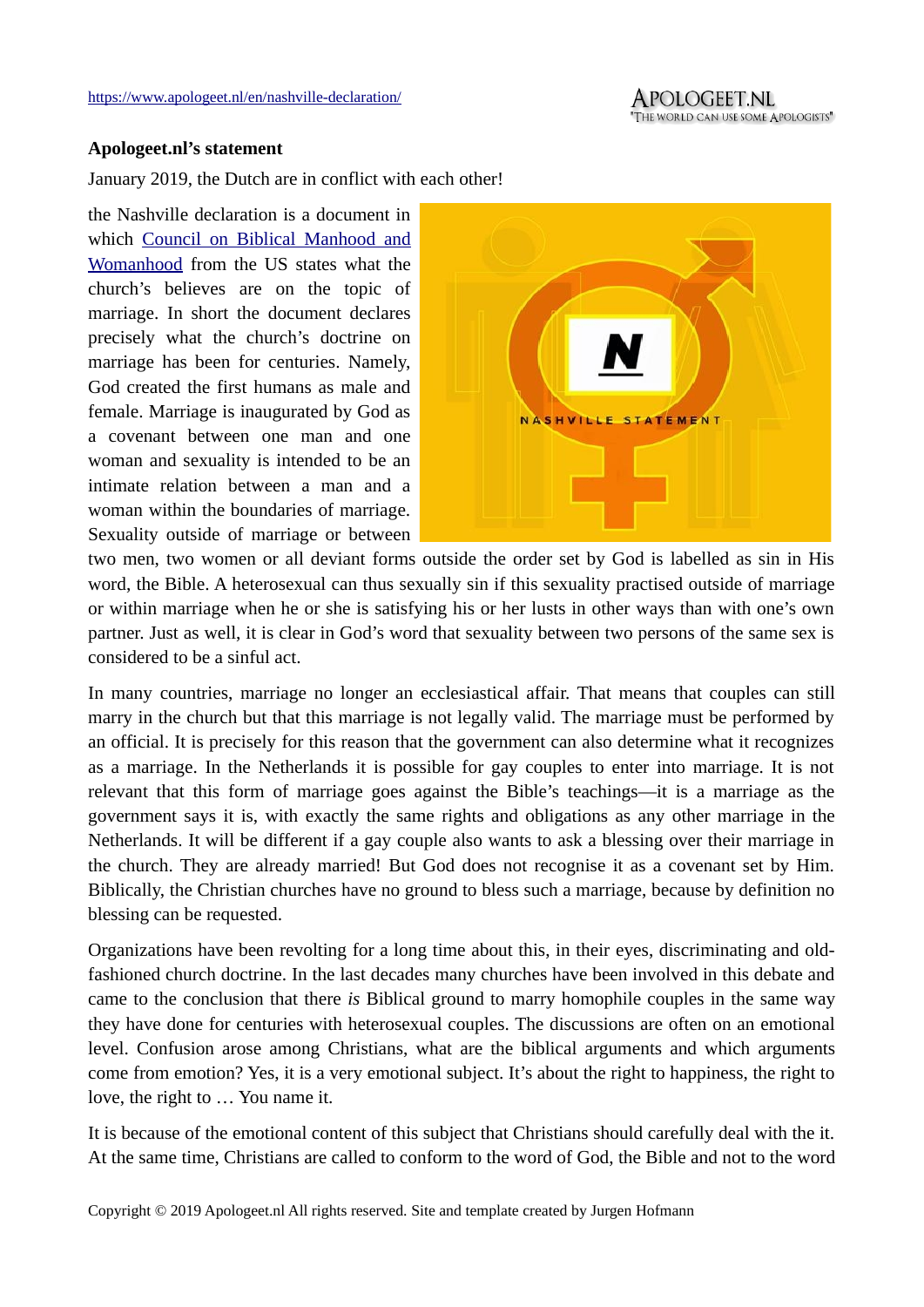of man. With pride, Christians have confessed the five solas since the Reformation: Sola Fide (by faith alone), Sola Grace (by God's grace alone), Sola Scripture (The Bible alone), Solus Christus (by Jesus Christ alone), Soli Gloria Deo ( to the honour of God alone). These are the five pillars of the Protestant churches (regarded as an unity since the beginning of the twentieth century). Sola Scripture is especially important for all ecclesiastical discussions (or discussions that concern the church). When, for example, a discussion arises about Jesus' sacrifice and whether His sacrifice was enough to save us, then, as Christians, we should adhere to the Bible. In this example we go to Hebrews, and while reading it forming our theology.

Back to the Nashville declaration. The emotions are running high, outside as well as inside the church walls. Just some statements from brothers and sisters in Christ on social media: "*Sometimes I am ashamed to be a Christian"*

"*Congratulations Christians! You have become who you love to follow, the Pharisees."*

"*I am ashamed of the hypocritical Christians who sign this declaration."*

"*This is not love!"*

"*Jesus cries because of your heartless statement."*

Excuse me? But where are the substantive arguments? The people who wrote the Nashville declaration have done so in agreement with the Bible. The Bible, this book of which, for centuries, Christians have said that it has the final say on matters. Apparently it is no longer permitted to argue from the Bible. A much heralded sound is: "We should not beat each other over the head with the Bible, that is not love!" Could it be that this slogan is a hidden excuse for inadequate knowledge? Studying the Bible is not a favourite leisure activity of some Christians. Many do not like to admit this and so, during discussions, the mouths are gagged with an emotional argument: "It is hurtful and therefore unloving", "That is low, to try to win the argument by quoting the Bible", "There he or she comes with the Bible, are you incapable to think for yourself?" This article does not lend itself to discuss or even critically examine the aforementioned comments on social media. We merely included it here to indicate how intense the discussion is.

The intention of the declaration in by no means *against* people (of whatever group). On the contrary, Christ calls us to love our neighbour as ourself! Those who recognize a homosexual orientation in themselves or struggle with their sexuality should not be labelled as *sick* (something that, according to various media, is clearly stated in the declaration) as that would not do justice to the biblical doctrine. The declaration does not mention that we are dealing with a sickness. Article 13 could be explained in a way to be understood that a transgender self-understanding can be cured. However, this is not what the article intended. The Bible teaches that we live in a broken world. Jesus Christ has come, died and risen again to save mankind from sin. When someone lets himself be saved by Jesus, he receives the Holy Spirit as a seal from God. The Holy Spirit wants to help the believer to live a life that is pleasing to God. This means, although difficult, that a person with a transgender self-understanding can learn, through the power of the Spirit, to accept his or her biological gender and self-understanding as male or female. Accepting is *not* the same as curing a disease. It is therefore a pity that Christians fight each other so bitterly over this statement—a statement that has always been part of ecclesiastical teaching<sup>[1](#page-6-0)</sup>. The big difference now is that the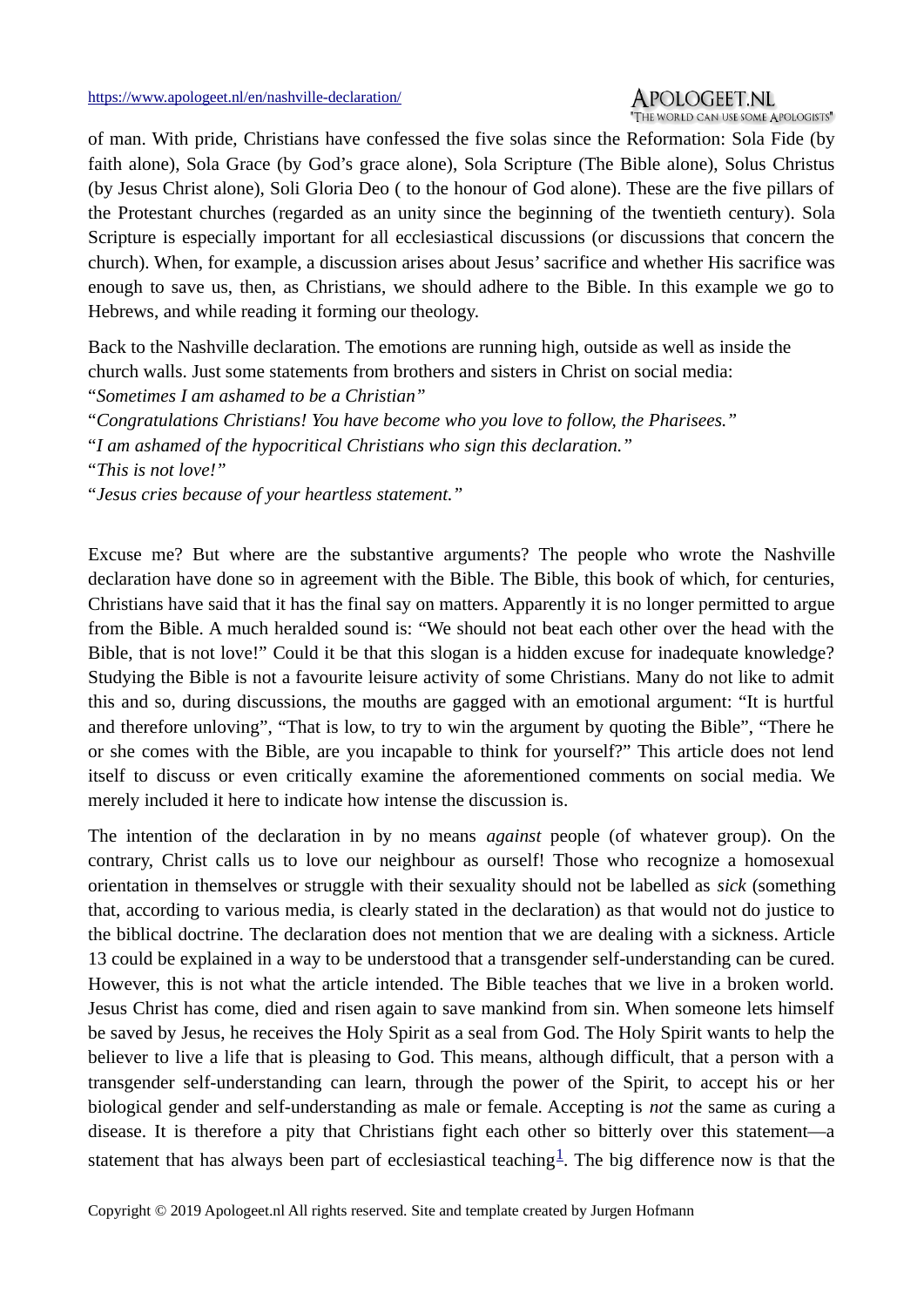#### <https://www.apologeet.nl/en/nashville-declaration/>

# **APOLOGEET.NL**

"THE WORLD CAN USE SOME APOLOGISTS"

doctrine is written down and can be read by everyone. That was also the case, but now, in the time of the internet, it is easily available to everyone. As Christians, we can not and should not let our opinions depend on the spirit of the time. God has given us His word. His word is our foundation. His words are not popular but this should not surprise us. The message of the Bible is seen as intolerant. The latter comes from the fact that the Author of the Bible pretends to be the only way and truth and that no one can come to God except by Him. Let's stay close to His word and let's reason together with His word as our starting point.

For the time being, this is what Apologeet.nl has to say about this statement: Apologeet.nl supports this statement because the statement expresses the biblical viewpoint of marriage and sexuality the way it is. Apologeet.nl is *not anti* LGBTI+ or whatever other names there are for different groups. On the contrary! Apologeet.nl calls on Christians to love their neighbour as themselves. At the same time, Apologeet.nl believes that sin in any form can never be brushed under the carpet in the name of love. God loves the world! It is because of His love that He sent His Son to save people from their sins. This salvation is for everyone, regardless of colour, origin, orientation, gender. Everyone should be welcome in the church of Christ, but the church of Christ can not be quiet about sin. Sin, in every form, stands in the way of a rich and fruitful life that is pleasing to God.

#### **Below is the English version of the Nashville Declaration[2](#page-6-1)**

The Dutch version gives a postscript to the declaration. This postscript can be viewed on the Dutch page of this article: <https://www.apologeet.nl/nl/nashville-declaration/>

Note that is written in the Dutch language.

[Downloadable pdf document](https://cbmw.org/wp-content/uploads/2017/08/Nashville-Statement-with-Scripture-Ref-1.pdf).

# **Nashville Statement**

"*Know that the LORD Himself is God; It is He who has made us, and not we ourselves…"*  -Psalm 100:3

#### **Preamble**

Evangelical Christians at the dawn of the twenty-first century find themselves living in a period of historic transition. As Western culture has become increasingly post-Christian, it has embarked upon a massive revision of what it means to be a human being. By and large the spirit of our age no longer discerns or delights in the beauty of God's design for human life. Many deny that God created human beings for his glory, and that his good purposes for us include our personal and physical design as male and female. It is common to think that human identity as male and female is not part of God's beautiful plan, but is, rather, an expression of an individual's autonomous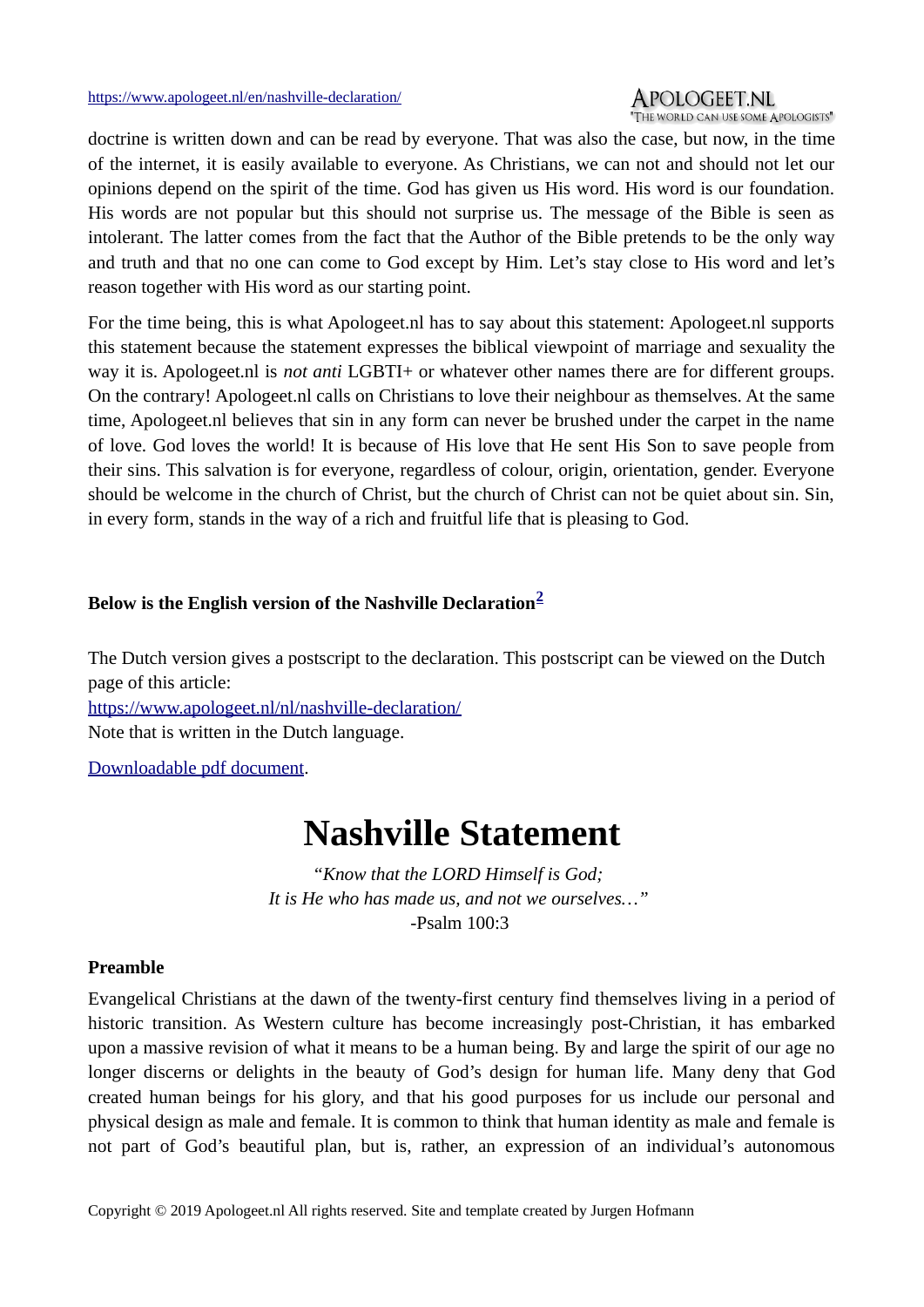preferences. The pathway to full and lasting joy through God's good design for his creatures is thus replaced by the path of short-sighted alternatives that, sooner or later, ruin human life and dishonour God.

This secular spirit of our age presents a great challenge to the Christian church. Will the church of the Lord Jesus Christ lose her biblical conviction, clarity, and courage, and blend into the spirit of the age? Or will she hold fast to the word of life, draw courage from Jesus, and unashamedly proclaim his way as the way of life? Will she maintain her clear, counter-cultural witness to a world that seems bent on ruin?

We are persuaded that faithfulness in our generation means declaring once again the true story of the world and of our place in it—particularly as male and female. Christian Scripture teaches that there is but one God who alone is Creator and Lord of all. To him alone, every person owes gladhearted thanksgiving, heart-felt praise, and total allegiance. This is the path not only of glorifying God, but of knowing ourselves. To forget our Creator is to forget who we are, for he made us for himself. And we cannot know ourselves truly without truly knowing him who made us. We did not make ourselves. We are not our own. Our true identity, as male and female persons, is given by God. It is not only foolish, but hopeless, to try to make ourselves what God did not create us to be.

We believe that God's design for his creation and his way of salvation serve to bring him the greatest glory and bring us the greatest good. God's good plan provides us with the greatest freedom. Jesus said he came that we might have life and have it in overflowing measure. He is for us and not against us. Therefore, in the hope of serving Christ's church and witnessing publicly to the good purposes of God for human sexuality revealed in Christian Scripture, we offer the following affirmations and denials.

## **Article 1**

WE AFFIRM that God has designed marriage to be a covenantal, sexual, procreative, lifelong union of one man and one woman, as husband and wife, and is meant to signify the covenant love between Christ and his bride the church.

WE DENY that God has designed marriage to be a homosexual, polygamous, or polyamorous relationship. We also deny that marriage is a mere human contract rather than a covenant made before God.

## **Article 2**

WE AFFIRM that God's revealed will for all people is chastity outside of marriage and fidelity within marriage.

WE DENY that any affections, desires, or commitments ever justify sexual intercourse before or outside marriage; nor do they justify any form of sexual immorality.

## **Article 3**

WE AFFIRM that God created Adam and Eve, the first human beings, in his own image, equal before God as persons, and distinct as male and female.

Copyright © 2019 Apologeet.nl All rights reserved. Site and template created by Jurgen Hofmann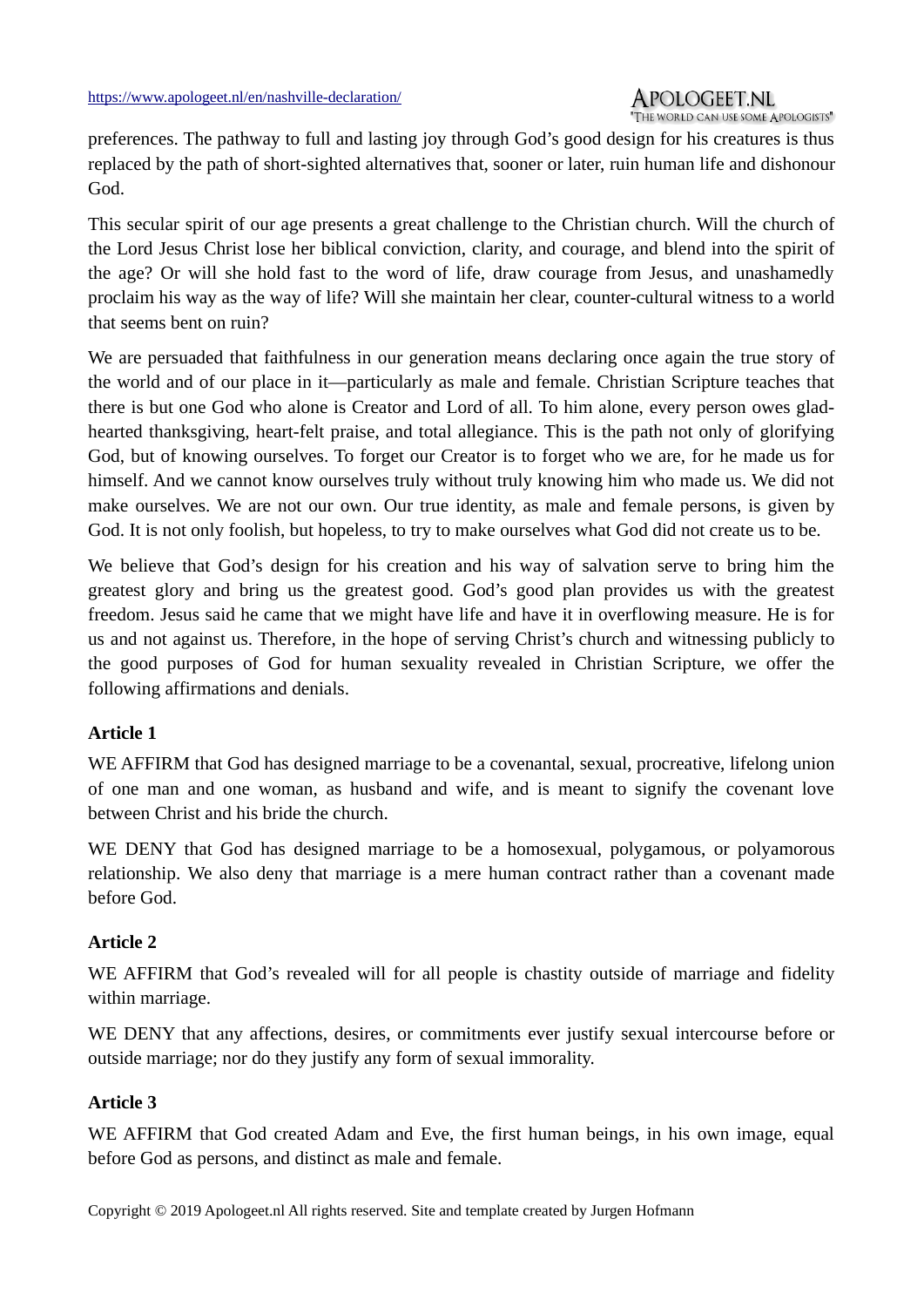WE DENY that the divinely ordained differences between male and female render them unequal in dignity or worth.

# **Article 4**

WE AFFIRM that divinely ordained differences between male and female reflect God's original creation design and are meant for human good and human flourishing.

WE DENY that such differences are a result of the Fall or are a tragedy to be overcome.

# **Article 5**

WE AFFIRM that the differences between male and female reproductive structures are integral to God's design for self-conception as male or female.

WE DENY that physical anomalies or psychological conditions nullify the God-appointed link between biological sex and self-conception as male or female.

## **Article 6**

WE AFFIRM that those born with a physical disorder of sex development are created in the image of God and have dignity and worth equal to all other image-bearers. They are acknowledged by our Lord Jesus in his words about "eunuchs who were born that way from their mother's womb." With all others they are welcome as faithful followers of Jesus Christ and should embrace their biological sex insofar as it may be known.

WE DENY that ambiguities related to a person's biological sex render one incapable of living a fruitful life in joyful obedience to Christ.

## **Article 7**

WE AFFIRM that self-conception as male or female should be defined by God's holy purposes in creation and redemption as revealed in Scripture.

WE DENY that adopting a homosexual or transgender self-conception is consistent with God's holy purposes in creation and redemption.

## **Article 8**

WE AFFIRM that people who experience sexual attraction for the same sex may live a rich and fruitful life pleasing to God through faith in Jesus Christ, as they, like all Christians, walk in purity of life.

WE DENY that sexual attraction for the same sex is part of the natural goodness of God's original creation, or that it puts a person outside the hope of the gospel.

## **Article 9**

WE AFFIRM that sin distorts sexual desires by directing them away from the marriage covenant and toward sexual immorality— a distortion that includes both heterosexual and homosexual immorality.

Copyright © 2019 Apologeet.nl All rights reserved. Site and template created by Jurgen Hofmann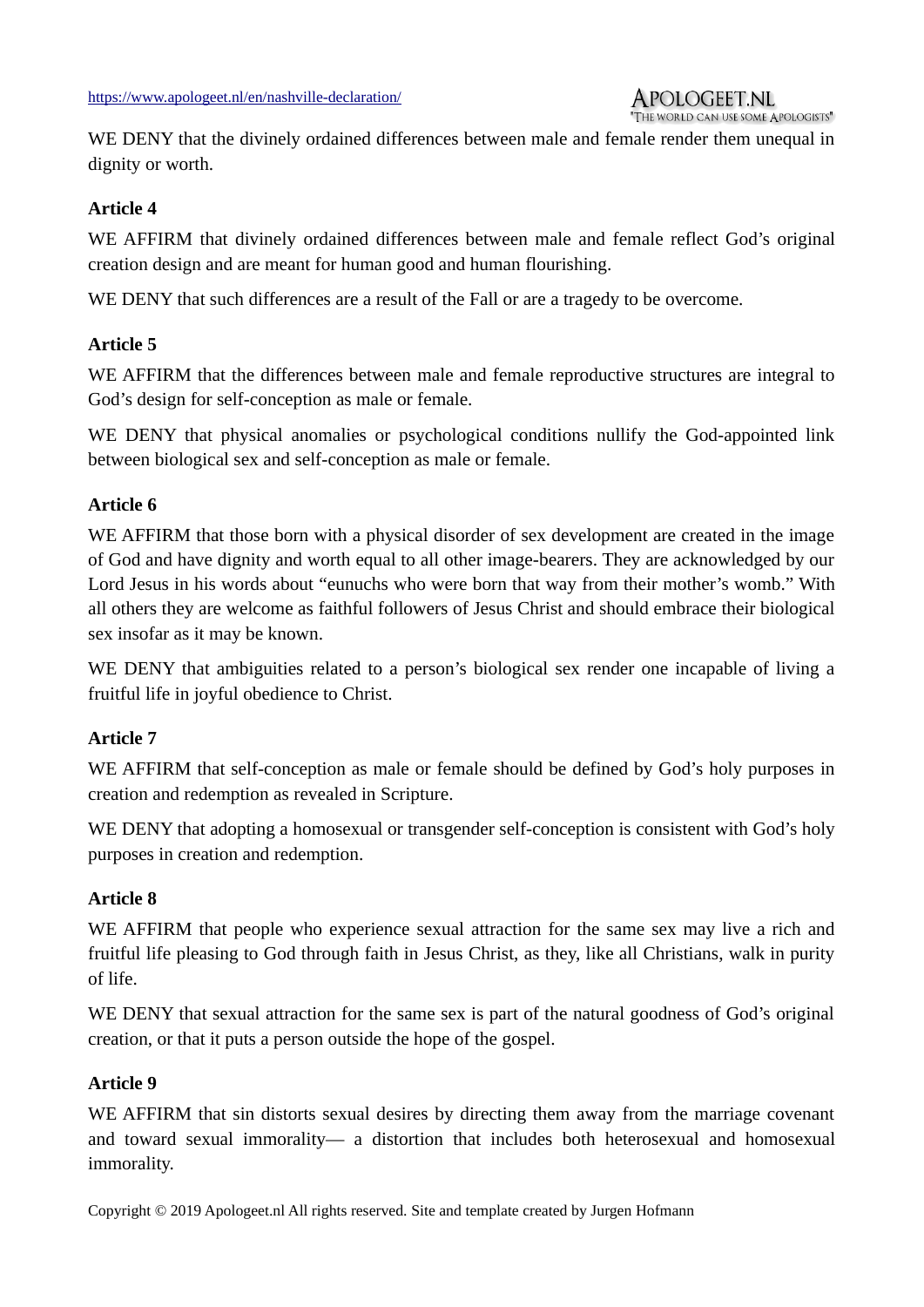WE DENY that an enduring pattern of desire for sexual immorality justifies sexually immoral behaviour.

# **Article 10**

WE AFFIRM that it is sinful to approve of homosexual immorality or transgenderism and that such approval constitutes an essential departure from Christian faithfulness and witness.

WE DENY that the approval of homosexual immorality or transgenderism is a matter of moral indifference about which otherwise faithful Christians should agree to disagree.

## **Article 11**

WE AFFIRM our duty to speak the truth in love at all times, including when we speak to or about one another as male or female.

WE DENY any obligation to speak in such ways that dishonour God's design of his image- bearers as male and female.

## **Article 12**

WE AFFIRM that the grace of God in Christ gives both merciful pardon and transforming power, and that this pardon and power enable a follower of Jesus to put to death sinful desires and to walk in a manner worthy of the Lord.

WE DENY that the grace of God in Christ is insufficient to forgive all sexual sins and to give power for holiness to every believer who feels drawn into sexual sin.

#### **Article 13**

WE AFFIRM that the grace of God in Christ enables sinners to forsake transgender selfconceptions and by divine forbearance to accept the God-ordained link between one's biological sex and one's self-conception as male or female.

WE DENY that the grace of God in Christ sanctions self-conceptions that are at odds with God's revealed will.

#### **Article 14**

WE AFFIRM that Christ Jesus has come into the world to save sinners and that through Christ's death and resurrection forgiveness of sins and eternal life are available to every person who repents of sin and trusts in Christ alone as Saviour, Lord, and supreme treasure.

WE DENY that the Lord's arm is too short to save or that any sinner is beyond his reach.

# **Scripture References**

Gen. 1:26-28; 2:15-25; 3:1-24; Ex. 20:14; 20:17; Lev. 18:22; 20:13; Deut. 5:18, 21; 22:5; Richt. 19:22; 2 Sam. 11:1-12:15; Job 31:1; Ps. 51:1-19; Spr. 5:1-23; 6:20-35; 7:1-27; Jes. 59:1; Mal. 2:14; Matt. 5:27–30; 19:4-6, 8-9, 12; Hand. 15:20, 29; Rom. 1:26–27; 1:32; 1 Kor. 6:9–11, 18-20; 7:1-7;